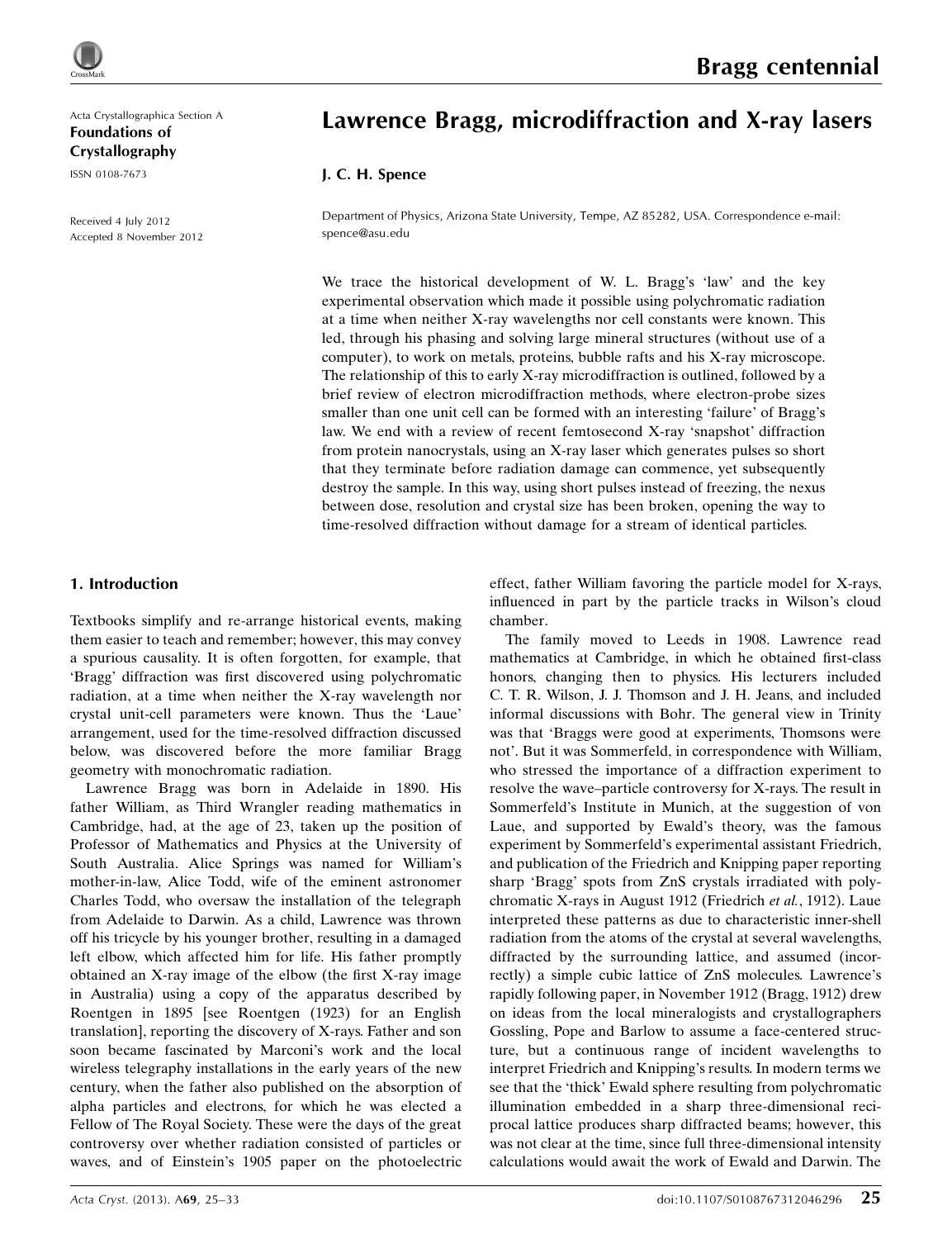broad radiation spectrum had greatly facilitated Knipping's accidental discovery (after many failures, he surrounded the irradiated crystal with photographic plates), avoiding the need for a goniometer. Lawrence imagined the crystal planes responsible for a row of systematic reflections to act like a stack of half-silvered mirrors, of spacing d (hence 'reflexions'), lying parallel to the cleavage planes of the crystal, which expressed its symmetries. He said he could remember the exact location in the college Backs where it suddenly dawned on him that the spots were due to reflection by (e.g. horizontal) planes, and confirmed this by noting changes in the shape of the spots with increasing camera length  $L$  (they were focused in the downward direction across the plate, but not across it, because of the vertical displacement of the reflecting crystal planes within the crystal). This was the key insight which allowed him to use the formula for interference of light from a thin liquid film as the basis for 'Bragg's law', a specular but wavelength-selective condition for given scattering angle. Lawrence then imagined the crystal to be 'manufacturing light of definite wavelengths' equal to the path difference divided by the number *n* of wavelengths, namely  $2d \sin \theta / n$  (2 $\theta$  is the scattering angle). He was able to account for all the experimental spots using this scheme (extended to three dimensions). In Leeds, his father pursued the use of Bragg diffraction for the purposes of developing an X-ray spectrometer, and in 1913 analysed Barkla's inner-shell emission lines. (This later allowed Moseley to determine the atomic number of the elements.) Further progress required accurate measurement of the X-ray wavelength in order to determine cell constants – this was achieved by father William in 1913 (Bragg, 1913) using Avogadro's number, the known sample density and assumed lattice. In later work, Lawrence's experiments used the reflection geometry and monochromatic X-rays provided by a crystal monochromator to find atom positions in planes parallel to cleavage planes by reflection. This is the 'Bragg geometry' – it is interesting to see how modern usage now refers to the original transmission geometry, and the use of polychromatic radiation, as 'Laue diffraction'. The competing views of the German and British schools were reconciled entirely by Ewald's theory, based on his famous sphere, in 1913, which correctly showed how the crystal can act as its own monochromator. By 1920, the structures of diamond, sodium chloride, zincblende, fluorspar and alumina had been solved, mostly few-parameter structures for which symmetry arguments could be used to address the phase problem. Iron pyrites and calcite were the first structures to be solved which involved undefined atomic position parameters. R. W. James, who had shared a class at Cambridge with Lawrence, returned from Shackelton's 1917 expedition to join Bragg's artillery sound-ranging unit during the war. In 1919, Lawrence accepted a Professorship in Physics at Manchester, taking James with him, to a department already made world famous by Rutherford. There Lawrence led the effort to quantify scattered intensities (using sodium chloride as a model), based on Darwin's 1914 theory, leading to the theory of mosaicity and all its implications. A persistent conceptual difficulty was the need to give up on the idea that

all crystals consist of molecules (as might occur in the liquid or gas phase) on lattice sites (as for proteins), rather than a continously bonded network, as the work on diamond or the silicates was suggesting, where the  $SiO<sub>4</sub>$  tetrahedral building block was discovered (rather than the  $SiO<sub>3</sub>$  acid molecules expected from solution chemistry). It is remarkable that Lawrence was able to solve a centrosymmetric structure with as many as 14 independent parameters (diopside), working with only slide rule and tables, solving the phase (sign) problem 'by inspection'. This would have involved summing over 17 000 terms in Fourier series by hand. As one colleague who worked with him said, 'His great gift was that of a puzzlesolver, who thought visually.'

Having transformed the field of mineralogy by providing an atomistic basis for it, his book on the atomic structure of minerals (1937) marked a turning point in his interests, toward Fourier methods, and his famous work with Williams on shortrange order in alloys. After a time at the National Physical Laboratory, in 1937 he accepted the position as Cavendish Professor of Physics at Cambridge, much to the consternation of the particle-physics community, who certainly did not consider his work 'fundamental', yet which led eventually to the discovery of the structure of DNA and the growth in radio astronomy. About six weeks after his appointment, M. F. Perutz visited him, to show him his first diffraction patterns from haemoglobin, kindling his interest in protein crystallography, which was to remain his chief interest for the rest of his life. During that time, however, he found time for his development of optical diffractometer methods with Lipson, to develop the heavy-atom method (isomorphous replacement) with Perutz, and his two-dimensional bubble models of atomic defects in metals, such as dislocations and grain boundaries. He returned to Adelaide in 1960 for a visit to show his wife his childhood playgrounds along the seashore, but found it much changed. He loved gardening, painting, sailing and literature, somehow found time for a happy family life, and was always said to be a genial, generous and approachable colleague, always enthusiastic, if inclined on occasion toward formality and even pomposity. Essentially a classical physicist, he spent his last years, until his death in 1971, at the Royal Institution, where his public lectures on science were a frequent highlight, due to his enthusiasm and gift for illustration by analogy.

More comprehensive reviews of these events can be found in Thomas & Phillips (1990), Eckert (2012), Ewald (1962) and the article by Matthews in this issue (Matthews, 2013).

# 2. Microdiffraction – X-rays. Spotty rings

Bragg's work on metals led naturally to the question of how X-ray diffraction might be used to characterize the defect structure of polycrystalline metals by using a fine-focus beam. A full account of this work is given in the article by Kelly in this issue (Kelly, 2013). Bragg therefore encouraged Kellar and Hirsch to build a rotating-anode microdiffraction apparatus (Kellar et al., 1950), which was to be applied to the study of cold-worked metals in order to determine whether line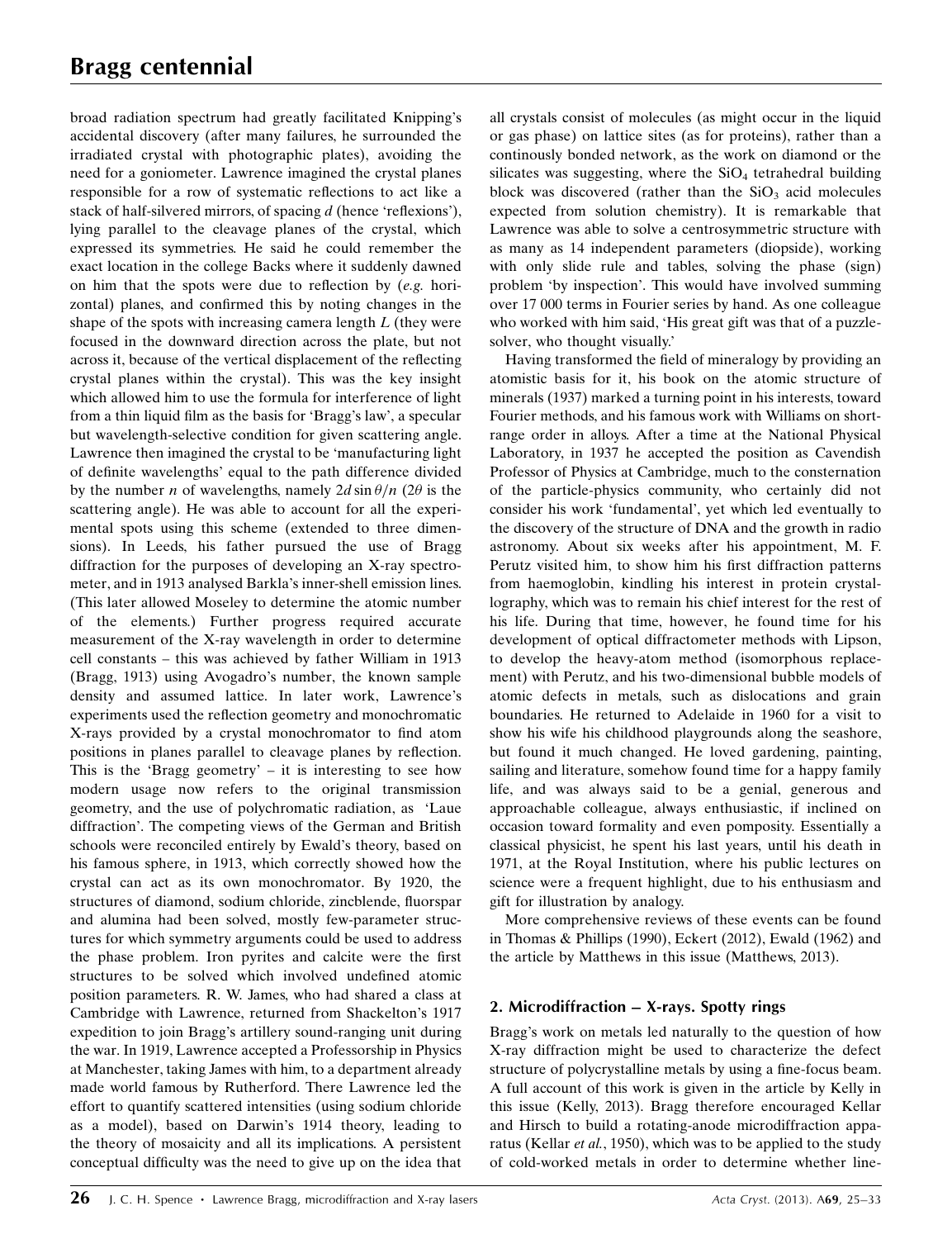broadening effects were due to strains or to the small subgrain crystal size – it was found that strain was the predominant cause (Hirsch, 1952). The resulting 'spotty ring' patterns also gave information on deformation, recovery and recrystallization. Beam sizes down to  $8 \mu m$  were obtained (almost the same size as used for the X-ray free-electron laser pattern in Fig. 4) for the study of grain sizes down to  $0.2 \mu m$  in beaten gold foils. Microbeam Laue patterns were obtained from Neumann bands a few microns thick in iron, allowing the twin orientations to be determined (Kelly, 1953). Hirsch (1960) provides a comprehensive review of X-ray microdiffraction apparatus at the time, including the optimization of its design, and operating conditions. Pinhole collimation, factors affecting spot size, design of collimators, the use of capillaries, the convergent-beam method and a condition for the observation of 'spotty rings' are all given. (It is interesting to note that these spotty ring patterns could now readily be analysed using the angular correlation functions described below for disentangling orientational disorder among identical randomly oriented particles in solution.)

X-ray microdiffraction methods have advanced rapidly since that time (for a review, see Ice et al., 2011). Beam diameters as small as 7 nm diameter have been formed using Kirkpatrick–Baez optics and deformable mirrors at 20 kV on synchrotrons (Mimura *et al.*, 2010), and it is reasonable to expect 1 nm hard X-ray beams before long. In development of the work of Hirsch, Kelly, Gay and others on microdiffraction from deformed metals, for example, Levine et al. (2012) have recently studied the dislocation cell structure from a single dislocation cell wall using depth-resolved scattering from a 500 nm diameter beam at 14 kV, giving line profiles from the 006 reflection in deformed Cu. This work resolves long-standing controversies in this field over the manner in which (non-unique) profiles from the many cell walls, which normally contribute, are summed.

## 3. Microdiffraction – electrons and scanning transmission electron microscopy (STEM)

Bragg had supported the development of electron microscopy through his recruitment of V. E. Cosslett in 1946, leading to decades of exciting developments at the Cavendish, and in the Oxford Materials department, following the move of P. B. Hirsch to Oxford in 1966. Cosslett himself later developed the X-ray shadow-image microscope, using an electron gun focused to a microspot (whose sized fixed the X-ray resolution) on an X-ray target (Cosslett & Nixon, 1960). This arrangment, using a field-emission scanning electron microscopy (SEM) gun which allows scanning of the spot over a thin-film vacuum window X-ray target, has been the subject of much development since, and is now a commercial product offered by at least three companies. Here was a field where the formation of submicron beams using magnetic lenses was routine. It began when Mollenstedt, in 1937, was asked by W. Kossel in Danzig to build a 45 kV convergent-beam electron diffraction (CBED) camera (Mollenstedt, 1989). The idea was suggested by the earlier observation of X-ray Kossel patterns and electron Kikuchi patterns in 1928. These patterns may be thought of as due to internal sources of radiation from atomic sites in the crystal, just as Sommerfeld and Laue had first pictured Bragg diffraction. Mollenstedt's CBED camera would supply an external source of diverging radiation. His design (for his diploma thesis project) used a plasma discharge in a wine bottle as the electron source. The vacuum at the specimen was  $10^{-3}$  Torr, and the probe size about 40 µm. With such a large probe, contamination was not a problem, despite the poor vacuum. Using flakes of mica as a sample, CBED patterns were obtained not greatly different from the patterns obtainable on the most modern electron microscopes. Deviations from the kinematic theory were immediately noted. Improved 65 kV and 750 kV machines were also built, before the war brought developments to an end. It was soon realised that the large convergence angle needed to form a small probe could provide useful information within crystal rocking curves, taken from regions smaller than one mosaic block (MacGillavry, 1940). This led to the development of the CBED method and its application to problems of space-group determination for nanocrystals (Shmueli et al., 2013), where the multiple scattering of fast electrons renders the patterns immediately sensitive to the absence of inversion symmetry, unlike X-ray diffraction. Quantitative analysis of low-order CBED rocking curves, made possible by fast digital solution of multiple scattering equations, can also provide accurate maps of the chemical bonds between atoms in inorganic crystals, as shown in Fig. 1 for the copper–oxide bond in cuprite (Zuo et al., 1999). The figure makes an instructive comparison with Bragg's first two-dimensional density map (of diopside) in his development of Fourier methods in crystallography (Bragg, 1929), an idea he attributes to his father. This lead to the analysis of chemical bonds by X-ray diffraction – in hindsight we can now see that problems with extinction errors in that approach are better avoided using the electron diffraction CBED method. The CBED technique depends on the greatly increased sensitivity of low-order electron structure factors



## Figure 1

Experimentally measured charge-density difference map for the copper– oxide bond in cuprite. Obtained by quantitative comparison of elastic energy-filtered CBED patterns with multiple scattering simulations. The density is calibrated in electron units per unit volume, and so from spherical harmonic fitting gives separate contributions of ionic and covalent bond charge.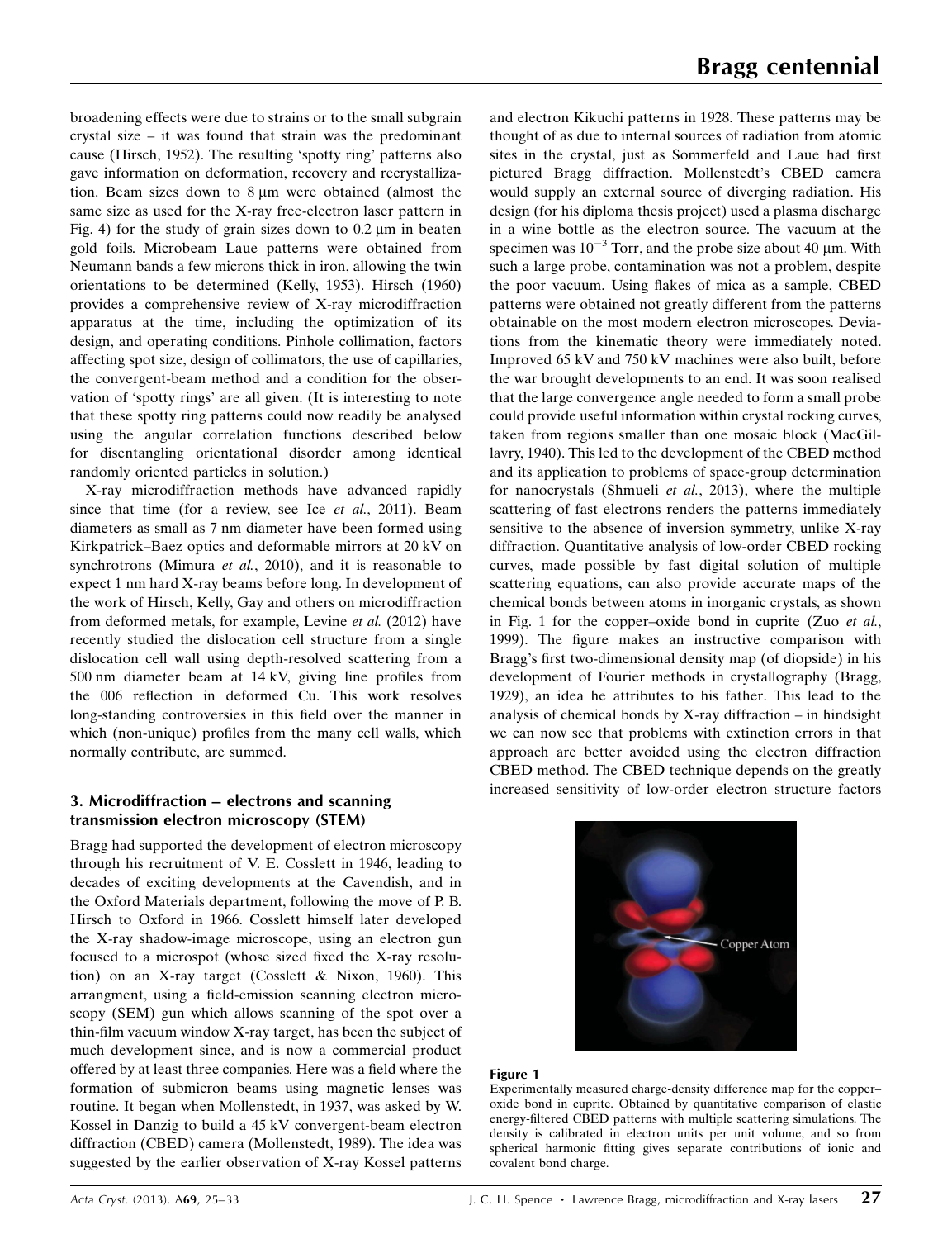# Bragg centennial



#### Figure 2

Transmission electron microdiffraction patterns from a mineral using STEM to give a 0.3 nm probe, smaller than the unit cell. The pattern is seen to repeat as the probe is scanned across a single unit cell, from left to right. Reproduced with permission from Cowley (1981). Copyright (1981) Elsevier.

relative to X-ray ones, allowing extinction-free measurements to be made from regions smaller than one mosaic block, and based on the perfect crystal theory. CBED patterns also allow rather accurate structure-factor phase measurement, while the high-order Laue zone (HOLZ) lines provide a method of strain mapping at the nanometer scale. As one example among many, strain maps have been obtained in this way within a single transistor with 37 nm gate length using a beam diameter of about 6 nm to measure strains down to about  $10^{-4}$  (Zhang et al., 2006). Here the effects of multiple elastic scattering cause deviations from Bragg's law, giving maxima or minima in HOLZ line positions away from the Bragg condition, so that matching of the entire CBED scattered intensity distribution with simulations is needed for greatest accuracy [for a review of electron microdiffraction with full references, see Spence & Zuo (1992)].

Probe sizes shrank greatly to sub-nanometer dimensions with the development of the cold field-emission electron gun and the scanning transmission electron microscope by A. Crewe (Crewe et al., 1970). The ability to obtain atomic resolution images and energy-loss spectra from the same region that produced the microdiffraction pattern has since added immensely to the power of this method, which offers a form of absorption spectroscopy in the soft-X-ray energy range with unparalleled spatial resolution. Fig. 2 shows a remarkable microdiffraction pattern recorded using STEM with a 0.3 nm diameter electron probe, whose diameter is smaller than one unit cell of the crystalline transmission sample (Cowley, 1981). The pattern is seen to repeat as the probe is displaced from one side of the unit cell to the other by one lattice vector. A series of papers has developed the use of this approach for the study of atomic defects in condensedmatter physics (Zhu & Cowley, 1982; Cowley & Spence, 1981; Spence & Zuo, 1992). Fig. 3 shows an enlarged view of a similar pattern recorded with the coherent electron probe stationary at one point within the unit cell of  $FeS<sub>2</sub>$  (Terauchi *et*) al., 1994), showing interference between overlapping orders. It is instructive to see how Bragg's law operates when the probe becomes smaller (narrower) than one unit cell of the crystal. If aberrations are neglected, so that we can assume a diffractionlimited probe, one may combine Rayleigh's resolution criteria (treating the focused electron beam as the image of a point source) with Bragg's law to relate the probe size to a condition for overlap of orders. If the full width at half maximum for the probe is w, then an illumination semiangle of  $\theta_R = 0.61 \lambda/w$ is required. But Bragg's law for small angles is  $\theta_{\rm B} = 0.5\lambda/a$ , where  $a$  is the lattice period, so we see that the beam width w becomes equal to the lateral period of the crystal  $\alpha$  when the coherent orders overlap by about 20%. For larger overlaps, it becomes impossible to find the centers of the discs to define the reciprocal lattice, and in this sense Bragg's law 'fails' once the beam becomes much smaller than the crystal unit cell. Under those conditions the scattering pattern intensity distribution depends on the location of the probe within the cell. Then the symmetry of the pattern, rather than reflecting the space-group of the sample, gives the local point group reckoned about the center of the probe position in the cell. These effects are the basis of dark-field crystal imaging in STEM (Spence & Cowley, 1978) and of the ptychography method for crystals (Rodenburg, 2008). It is



#### Figure 3

Coherent CBED pattern from FeS<sub>2</sub> with the beam along [100] ( $d_{001}$  = 0.54 nm, 200 kV), showing interference between overlapping Bragg beams. The Bragg disc directly below the central disc is (020). Arrows indicate contrast reversals due to structure-factor phases. Reproduced with permission from Terauchi et al. (1994). Copyright (1994) Elsevier.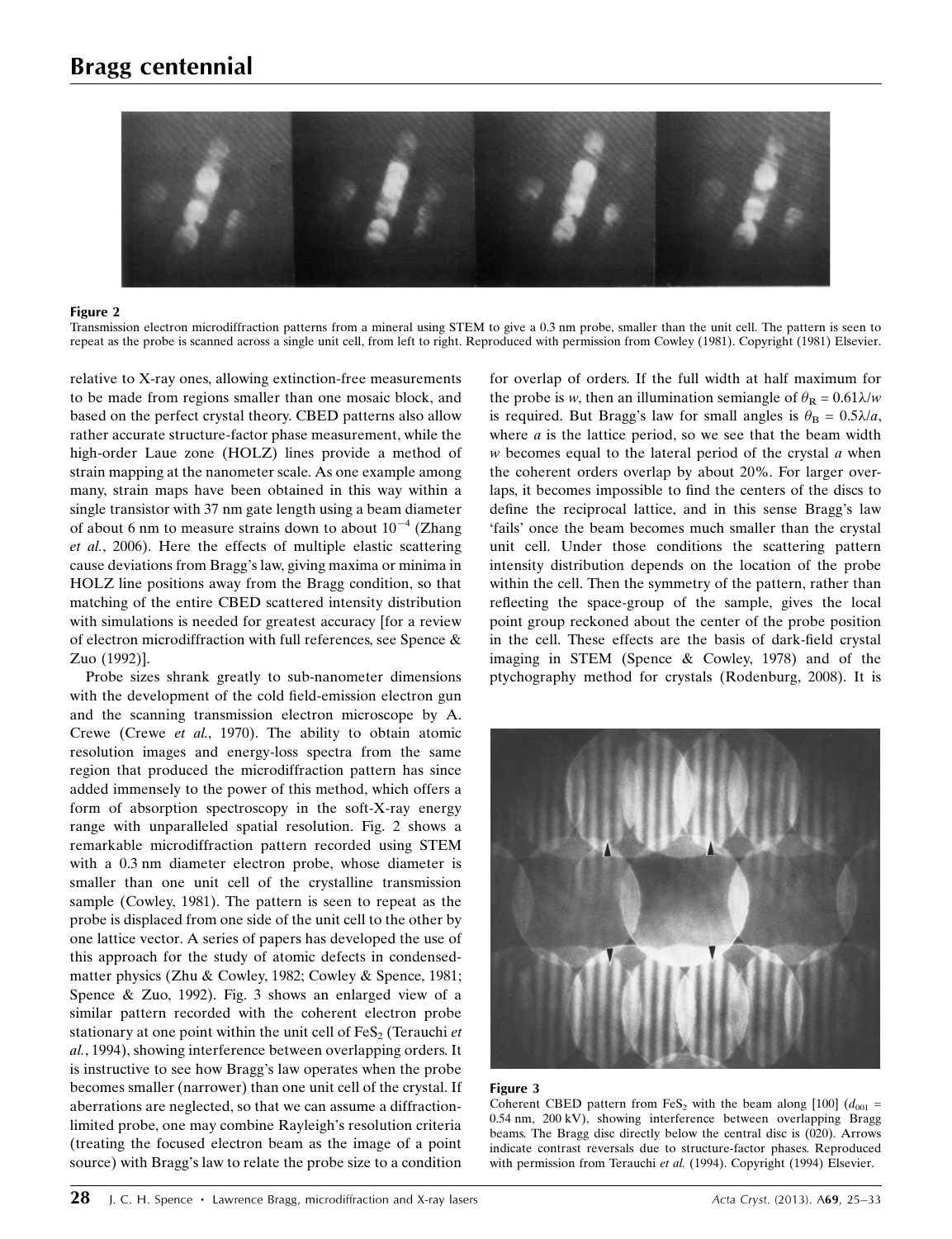readily shown that even-order aberrations cancel on achromatic circles passing through the midpoints between Bragg reflections.

The formation of such small probes requires a high degree of spatial coherence. Bragg was well aware of the possibilities offered by coherent sources from an early stage – he attributed his interest in optics to his early lectures from C. T. R. Wilson. His paper A new type of 'X-ray Microscope' in 1939 (Bragg, 1939) described the use of an optical bench for reconstruction of projected crystal density maps by illuminating pinholes, on a two-dimensional lattice in a mask, with coherent light, obtained from a pinhole in front of a mercury lamp. The size of the pinhole was proportional to the measured X-ray structure factors, and phase plates across the pinholes were use to apply phase shifts. Gabor's later paper (Gabor, 1948), proposing electron holography as a method of aberration correction, used the microdiffraction geometry with a coherent diverging beam, and was followed by a paper by Bragg which relates in-line holography to the heavy-atom method of protein crystallography, and discusses the twinimage problem in novel terms (Bragg, 1950). With the development of the laser for many experiments in Fourier optics, it was natural to attempt similar things with coherent electrons and X-ray beams, a process which continues to this day [highresolution X-ray holography using an X-ray laser is demonstrated in Marchesini et al. (2008)]. Spatial coherence requires a point source (such as an electron-field emitter or an X-ray laser), which, if focused upstream of a sample by a defocus distance  $\Delta$ , also defines the geometry of microdiffraction. This geometry, which, for a mask-like object, produces a shadow image magnified by  $L/\Delta$  (L is the camera length between sample and detector) together with Fresnel edge fringes, has proven extremely rich, giving us a great array of phenomena which are still under investigation (Spence & Zuo, 1992). These include:

(i) In-line holography, for partially transparent samples, as first attempted using electrons by Haine & Mulvey (1952), and by Lin & Cowley (1986) and others using STEM.

(ii) The phenomena of Talbot self-imaging of periodic objects, with magnification, which has now been demonstrated using both electron and X-ray radiation (Cowley, 1998).

(iii) The Tanaka wide-angle CBED method, in which overlap of adjacent CBED orders is prevented to allow symmetry determination in large-unit-cell crystals (Morniroli, 2002).

(iv) The electron Ronchigrams, which are used to align modern aberration-corrected STEM instruments and measure aberration coefficients (Cowley, 1998; Lupini, 2011). It may be shown, for example, that the local magnification of the Ronchigram shadow image is proportional to the second derivative of the wave-aberration function. Fourier transforms of small patches of a Ronchigram give the Thon diffractograms used for focusing.

(v) The ptychography method, first proposed for superresolution imaging of thin crystals, but recently extended to non-periodic samples using electrons, visible light and X-ray beams (Rodenburg, 2008).

(vi) The low-voltage point-projection field emission microscope (Weierstall et al., 1999). It has recently been shown that by using a pulsed laser to produce photofield emission from a GaN tip, this lensless, diverging-beam arrangement minimizes Coulomb interactions, and so is ideal for fast imaging (Spence et al., 2010). The resolution is approximately equal to the virtual source size within the cold field emission tip, but sample penetration is very limited. For molecules on conductive graphene, useful images might be obtained, but hydrated molecules cannot be studied. The question of radiation damage at the very low beam energies involved (e.g. 40 eV) has been extensively discussed [see Spence et al. (2010) for references].

(vii) The dark-field (not high-angle dark field) incoherent imaging mode in STEM, which uses microdiffraction patterns such as that shown in Fig. 3, obtained from sub-nanometer regions, to form a transmission image from the low-angle elastic scattering as the probe is scanned across the sample (Spence & Cowley, 1978).

# 4. Fast microdiffraction. X-ray lasers

In Lawrence's pre-sychrotron time, time-resolved X-ray diffraction was hardly a possibility. While much useful research has been done using conventional synchrotrons even at picosecond timescales, it has been the invention of the pulsed free-electron X-ray laser (XFEL) which has recently transformed this field. Microdiffraction using brief pulses suggests the possibility of making movies of atomic and molecular processes, if the phase problem can be solved, and, for high resolution, if sufficient high-angle scattering can accumulated. If an atomic process can be found which may be triggered repeatedly by a fast optical pulse (such as photosynthesis or plasmon excitation), the photocathode of an electron microscope, diffraction camera or X-ray laser can then be excited after a time delay  $\Delta T$ , to provide one two-dimensional snapshot frame of the excited state of the sample. The process must be repeated, with the sample in a range of orientations, to provide a threedimensional reconstruction, and again with a different delay for each frame of a movie. Many issues arise, notably the effects of radiation damage for the high fluences needed per shot, the question of whether a crystalline or single-particle sample can be used, and the question of whether all this is best achieved using electron beams or X-ray beams. Time-resolved protein crystallography (Graber et al., 2010), for example, uses a laser-excited reversible process in a protein crystal involving few-atom motion in a small part of a large molecule within a unit cell which may consist mostly of water. Since an angular integration, normally provided by goniometer control, across the crystal rocking curve is required to obtain structure-factor measurements, and this is not possible during snapshot diffraction, the Laue method with a wide range of beam energies is normally used to provide integrated rather than partial reflections.

Spatial and chromatic coherence is required for highresolution imaging. For electrons, magnetic lenses may be used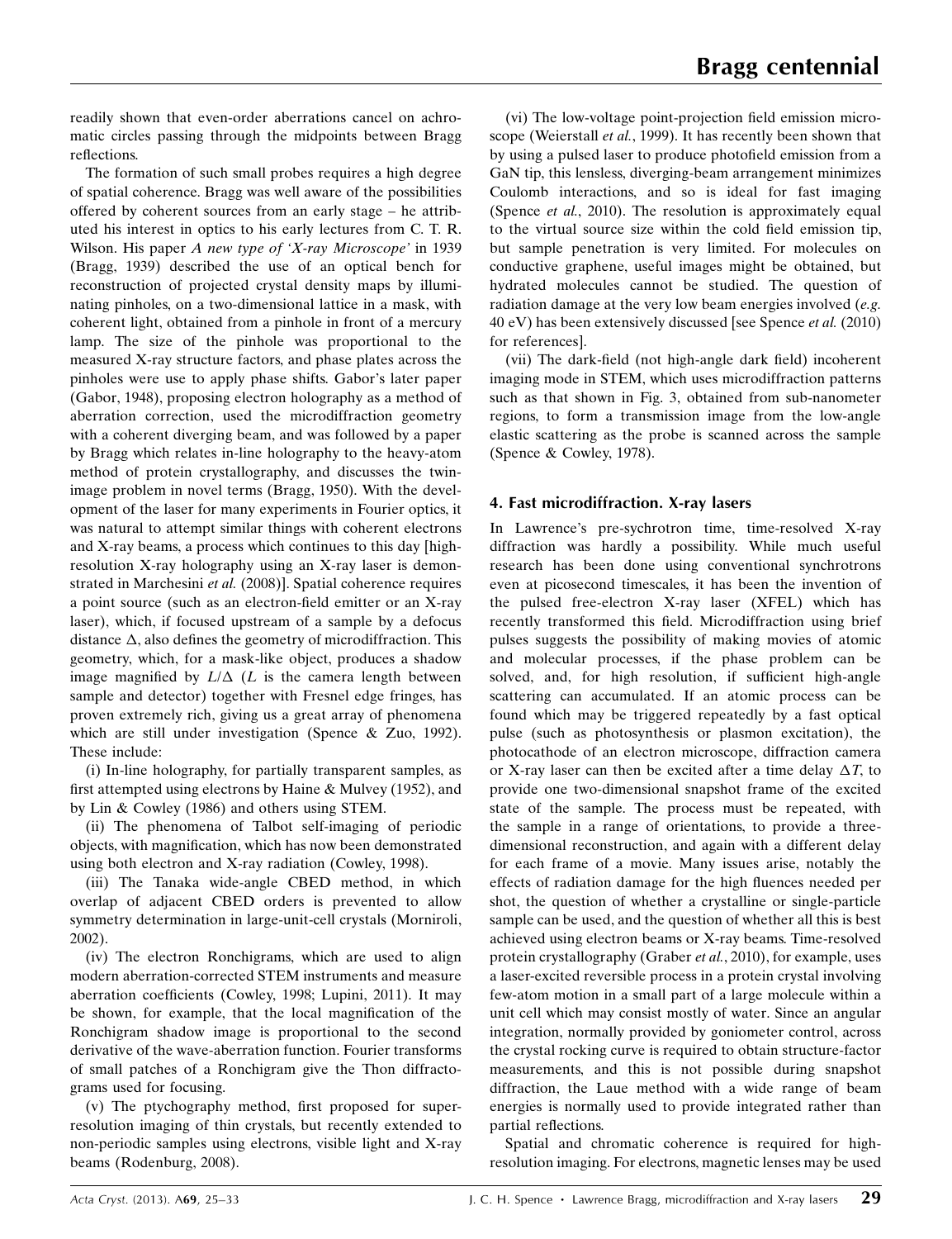# Bragg centennial



 $(a)$ 



#### Figure 4

(a) Snapshot XFEL transmission X-ray diffraction pattern from PS I. This is a single pulse of 70 fs duration, with 2 mJ of 1.8 kV X-rays at 0.688 nm wavelength. The resolution is  $8.9 \text{ Å}$  at the corner. Blank areas are faulty detector panels. The beam diameter was  $7 \mu m$  and this single pulse contained about  $10^{12}$  photons. [See Chapman *et al.* (2011) for details.] (*b*) Recorded under similar conditions to  $(a)$ , but using a smaller camera length for higher angular resolution of low orders. This snapshot pattern from one protein nanocrystal shows the Fourier transform of the needleshaped nanocrystals laid down around reciprocal-lattice sites. The number of subsidiary maxima between Bragg reflections shows that there are 19 periods of the crystal running between facets along the diagonal direction of the fine fringes. The vertical streak is diffraction from the column of liquid water in which the nanocrystals run [see Spence et al. (2012) for details].

to form a single-shot image directly; however, except at very high beam energies (or when using one electron per shot), the Coulomb interaction between electrons at crossovers in lenses limits the speed of the imaging, by introducing unwanted beam divergence, energy spread and coherence, with resulting loss of phase contrast. Valuable results have, however, been obtained in the application of this method to materials problems (Reed et al., 2009). One solution is repeated excitation, with stroboscopic recording at high (e.g. MHz) repetition rates; however, exactly reproducible atomic processes are difficult to find, so that imaging of electronic excitations has been more successful (Barwick et al., 2009). Fast electron diffraction methods (Sciaini & Miller, 2011), using short apparatus, with few, optimized lenses, radio-frequency (RF) pulse compression and novel electron sources may soon be competitive with self-amplified spontaneous emission (SASE) mode X-ray lasers. For a recent 'table-top' 3 MeV electron diffraction system, for example, it was possible to generate  $10<sup>6</sup>$ electrons in a 100 fs pulse with a 500  $\mu$ m diameter beam, with small values of beam divergence and energy spread producing sharp Bragg peaks in transmission (Muro'oka et al., 2011). The much larger elastic cross section of fast electrons compared with X-rays makes up for much of the reduction in incident pulse fluence, and inelastic scattering cross sections are relatively smaller.

It has recently been discovered that radiation damage may be avoided through the use of sufficiently brief pulses (of perhaps 70 fs duration), which terminate before radiation damage begins (Chapman et al., 2011). Radiation damage destroys fine detail in a sample first, as demonstrated by Bragg spot-fading experiments. But by packing enough photons or electrons into a femtosecond pulse, one may obtain an almost unlimited amount of the near-instantaneous elastic scattering before the development of inelastic processes (such as a photoelectron cascade) vaporize the sample. This is shown in Fig.  $4(a)$  for the case of a photosystem I (PS I) protein nanocrystal, using the arrangement shown in Fig. 5. This pattern was produced by a single 1.8 kV X-ray pulse of 70 fs duration, containing about  $10^{12}$  photons. The pulses arrive with a repetition rate of perhaps 100 Hz, and diffraction patterns are recorded and read out at this rate, producing many terrabytes of data. [More recent work has extended these results to atomic resolution (Boutet et al., 2012).] In the past, several papers have addressed the question 'What is the smallest protein crystal which, subject to the limits of radiation damage, can provide data of a given resolution?' (see *e.g.* Glaeser, 1999). Our new 'diffract-and-destroy' approach now breaks this nexus between dose, resolution, damage and crystal size. If a stream of identical samples (such as hydrated bioparticles in the same conformation) lying in random orientations can be supplied, running in single file across the pulsed beam, and their orientations determined (so that the data may be merged into a three-dimensional diffraction volume), then the diffraction data for a three-dimensional image reconstruction may be obtained. Iterative methods may then be used to solve the phase problem [see Spence (2006) for a review of this field of 'lensless imaging'].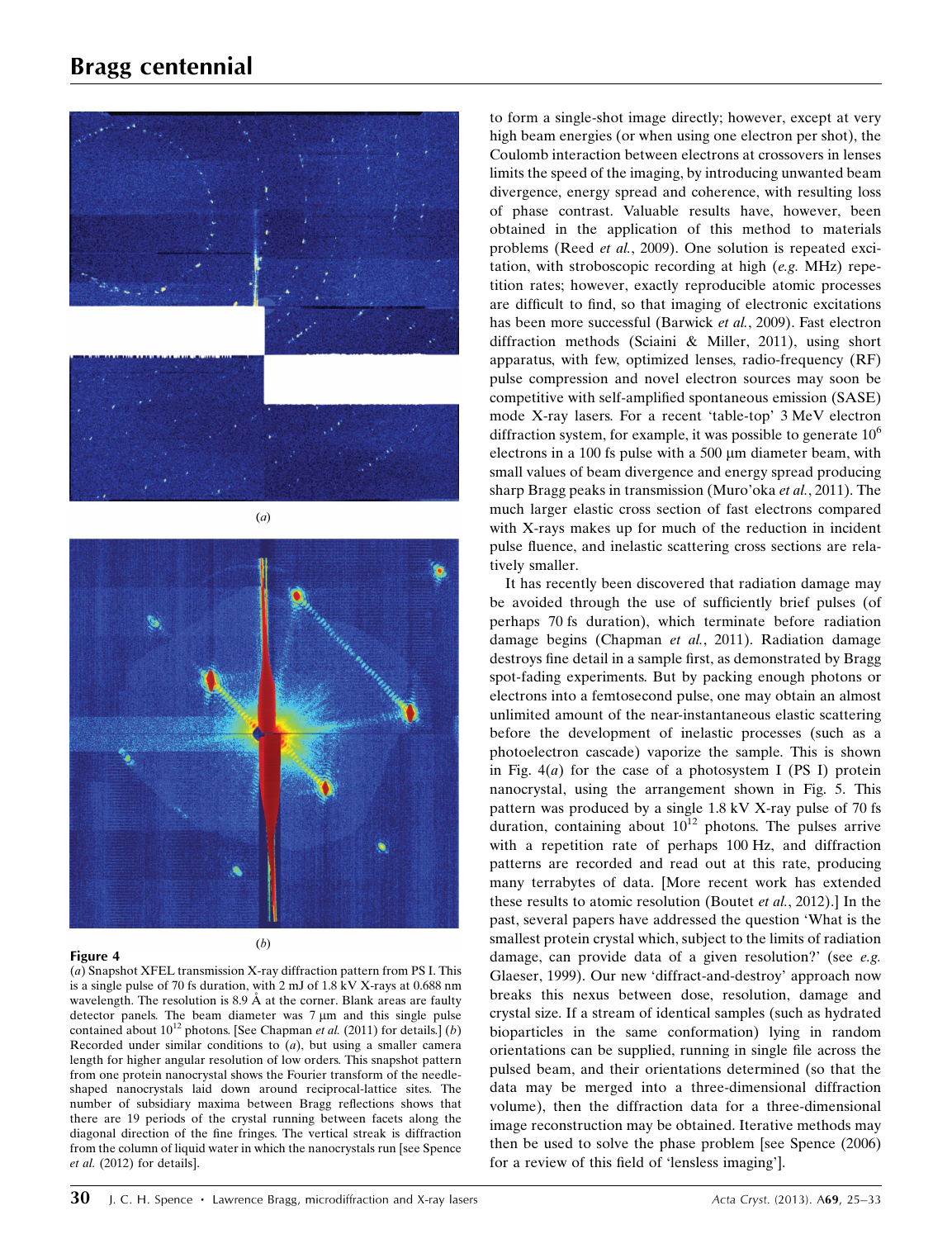

#### Figure 5

Experimental arrangement used for fast time-resolved microdiffraction using a pulsed X-ray laser. The gas dynamic virtual nozzle provides a hydrated stream of bioparticles running in single file. The inset shows a pump laser exciting fluorescence on molecules of PS I as for sunlight falling on a leaf. (From Aquila et al., 2012.)

Over the past decade we have developed both the liquid-jet hydrated particle delivery device for these experiments (Weierstall et al., 2012) and the Monte Carlo method of diffraction data analysis for protein nanocrystals (Kirian et al., 2011; White *et al.*, 2012). Since a wide range of energies cannot be provided by the SASE mode XFELs, we rely on the occurence of nanocrystals arriving with a uniform distribution of orientations, by chance, to provide the rocking-curve integration. For this fast X-ray microdiffraction method of 'serial crystallography' we use a beam diameter of about  $1 \mu m$ , with protein nanocrystals and a gas-focused Rayleigh single-file liquid droplet beam of about the same diameter.

Snapshot patterns recorded on a low-angle detector at high angular resolution also show additional 'shape-transform' fine structure, which may be used to determine the number of unit cells in the nanocrystals, as shown in Fig.  $4(b)$ . They also assist in solving the phase problem by the oversampling method – here we sum the data from nanocrystals of many different sizes and 'divide out' the particle-size distribution before applying iterative phasing methods, as described in Spence et al. (2011). Auto-indexing of tens of thousands of patterns allows them to be merged in the correct relative orientation.

While the femtosecond X-ray pulses are used to avoid radiation damage, pump–probe experiments in the jet can also be executed at the slower microsecond timescales of protein interactions. Early results of these experiments (Aquila et al., 2012) show clear differences between the measured structure factors (obtained by merging partial reflections from hundreds of thousands of nanocrystals) from the ground state of photosystem I–ferredoxin cocrystals, and the structures formed 5 and 10  $\mu$ s after flash illumination by green light at 0.8 nm resolution. This is expected, as the small ferredoxin molecule undocks from the larger PS I molecule as a result of a series of electron-transfer oxidation reactions, in response to light. By developing this 'pump–probe-in-a-jet' method to higher resolution, we hope soon to image the molecular processes responsible for oxygen production and water splitting in all green plants, under the action of sunlight, that maintain our biosphere.

Similar fast microdiffraction snapshot X-ray imaging has been achieved from individual Mimiviruses, and reconstructed at about 30 nm resolution in two dimensions (Seibert et al., 2011). A single very large virus such as this scatters only about a million photons (with  $10^{12}$  incident), and less than one photon per shot at the high angles needed for 1 nm resolution. It is readily shown that soft X-ray scattering from a sphere falls off as the inverse fourth power of the scattering angle, a severe penalty for high-resolution single-particle imaging using X-rays. As for cryo-electron microscopy, some advantage may be gained using helical or icosohedral particles with internal symmetry. The paper by Seibert *et al.* reports the first X-ray diffraction pattern from a single particle (a virus), and uses the microdiffraction method. The orientation-determination problem here with continuous scattering is more difficult, but appears solvable using both expectation maximization and Hilbert space methods. The phase problem for these singleparticle snapshot diffraction patterns is also solved using iterative methods, and may be integrated with the orientation and conformation sorting routines [see Spence et al. (2012) for a review].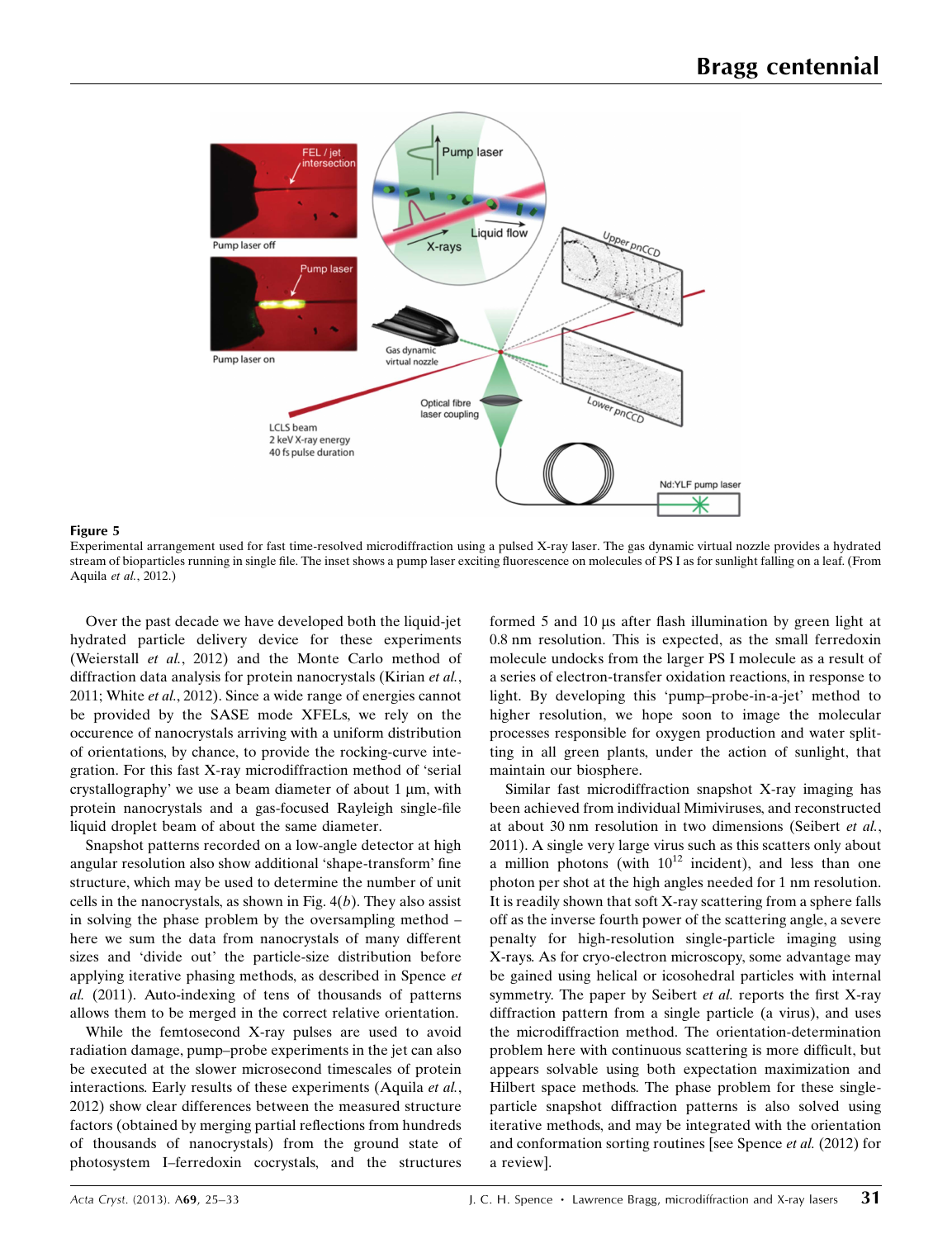A final remarkable development has been the emergence of ab initio methods for reconstructing an image of one particle using the scattering from many copies, in random orientations, without modeling. This method, which may be applied to identical particles frozen in either space or time, is based on angular correlation functions, has now been demonstrated experimentally for inorganic samples (Saldin et al., 2011), and is in the process of being applied to the snapshot imaging of proteins in solution which are undergoing chemical reactions.

## 5. Summary

Microdiffraction techniques using X-rays and electrons have advanced to lengths unthinkable in Bragg's day. Electron beams narrower than one atom can now be produced using aberration-corrected STEM instruments, and few-nanometerwide coherent X-ray beams have already been produced (Mimura et al., 2010). Bragg appreciated the importance of this, and understood that electron microscopy could provide a vital contribution.

Bragg diffraction has been the basis of more Nobel awards than any other effect in science. His encapsulation, using ideas from optics, of the essence of the much more complex theories of Darwin and Ewald (which predicted both intensities and directions of Bragg beams) arose from attention to subtle detail (observation of the shape of the spots as the detector distance was changed), his background in optics (rather than Sommerfeld's preoccupation with the quantum theory of Bremsstrahlung), a fortunate association with local mineralogists and of course his (later difficult) relationship with his father. Bragg the younger once wrote that 'The fatal enemy of research is a full engagement book ... the muse of science is capricious, but flees from the busy man' and so would perhaps have agreed with Seneca that 'a busy life is a wasted life'. No doubt he would have scoffed at the idea that email could assist research. He was a keen bird watcher – on his departure for the Royal Institution, the Cavendish presented him with a pair of field glasses. He was a fine exemplar of that idea of the ancient Greeks, that the only thing needed for a happy life is a project one is enthusiastic about.

This work was supported by DOE award DE-FG03- 02ER45996. I am most grateful to Professor Sir Peter Hirsch for useful discussions.

## References

- Aquila, S., et al. (2012). [Opt. Express](http://scripts.iucr.org/cgi-bin/cr.cgi?rm=pdfbb&cnor=wl5167&bbid=BB1), 20, 2707–2709.
- [Barwick, B., Flannigan, D. J. & Zewail, A. H. \(2009\).](http://scripts.iucr.org/cgi-bin/cr.cgi?rm=pdfbb&cnor=wl5167&bbid=BB2) Nature (London), 462[, 902–906.](http://scripts.iucr.org/cgi-bin/cr.cgi?rm=pdfbb&cnor=wl5167&bbid=BB2)
- [Boutet, S.,](http://scripts.iucr.org/cgi-bin/cr.cgi?rm=pdfbb&cnor=wl5167&bbid=BB3) et al. (2012). Science, 337, 362–364.
- [Bragg, W. H. \(1913\).](http://scripts.iucr.org/cgi-bin/cr.cgi?rm=pdfbb&cnor=wl5167&bbid=BB4) Proc R. Soc. Ser. A, 89, 246–248.
- Bragg, W. L. (1912). [Proc. Cambridge Philos. Soc.](http://scripts.iucr.org/cgi-bin/cr.cgi?rm=pdfbb&cnor=wl5167&bbid=BB5) 17, 43–57.
- [Bragg, W. L. \(1929\).](http://scripts.iucr.org/cgi-bin/cr.cgi?rm=pdfbb&cnor=wl5167&bbid=BB6) Proc R. Soc. Ser. A, 123, 527–529.
- [Bragg, W. L. \(1939\).](http://scripts.iucr.org/cgi-bin/cr.cgi?rm=pdfbb&cnor=wl5167&bbid=BB7) Nature (London), 143, 678–680.
- [Bragg, W. L. \(1950\).](http://scripts.iucr.org/cgi-bin/cr.cgi?rm=pdfbb&cnor=wl5167&bbid=BB8) Nature (London), 166, 399–402.
- Chapman, H. N., et al. (2011). [Nature \(London\)](http://scripts.iucr.org/cgi-bin/cr.cgi?rm=pdfbb&cnor=wl5167&bbid=BB9), 470, 73–75.
- [Cosslett, V. E. & Nixon, W. C. \(1960\).](http://scripts.iucr.org/cgi-bin/cr.cgi?rm=pdfbb&cnor=wl5167&bbid=BB10) X-ray Microscopy. Cambridge [University Press.](http://scripts.iucr.org/cgi-bin/cr.cgi?rm=pdfbb&cnor=wl5167&bbid=BB10)
- [Cowley, J. M. \(1981\).](http://scripts.iucr.org/cgi-bin/cr.cgi?rm=pdfbb&cnor=wl5167&bbid=BB11) Ultramicroscopy, 7, 19–23.
- Cowley, J. M. (1998). Diffraction Physics[, 3rd ed. New York: North](http://scripts.iucr.org/cgi-bin/cr.cgi?rm=pdfbb&cnor=wl5167&bbid=BB13) [Holland.](http://scripts.iucr.org/cgi-bin/cr.cgi?rm=pdfbb&cnor=wl5167&bbid=BB13)
- [Cowley, J. M. & Spence, J. C. H. \(1981\).](http://scripts.iucr.org/cgi-bin/cr.cgi?rm=pdfbb&cnor=wl5167&bbid=BB12) Ultramicroscopy, 6, 359– [365.](http://scripts.iucr.org/cgi-bin/cr.cgi?rm=pdfbb&cnor=wl5167&bbid=BB12)
- [Crewe, A., Wall, J. & Langmore, J. \(1970\).](http://scripts.iucr.org/cgi-bin/cr.cgi?rm=pdfbb&cnor=wl5167&bbid=BB14) Science, 168, 1338–1340.
- [Eckert, M. \(2012\).](http://scripts.iucr.org/cgi-bin/cr.cgi?rm=pdfbb&cnor=wl5167&bbid=BB15) Acta Cryst. A68, 30–39.
- Ewald, P. P. (1962). Editor. [Fifty Years of X-ray Diffraction](http://scripts.iucr.org/cgi-bin/cr.cgi?rm=pdfbb&cnor=wl5167&bbid=BB16). Utrecht: [NVA Oosthoek's Uitgeversmaatschappij.](http://scripts.iucr.org/cgi-bin/cr.cgi?rm=pdfbb&cnor=wl5167&bbid=BB16)
- [Friedrich, W., Knipping, P. & Laue, M. \(1912\).](http://scripts.iucr.org/cgi-bin/cr.cgi?rm=pdfbb&cnor=wl5167&bbid=BB17) Sitzungsber. K. Bayer. Akad. Wiss.[, pp. 303–322.](http://scripts.iucr.org/cgi-bin/cr.cgi?rm=pdfbb&cnor=wl5167&bbid=BB17)
- [Gabor, D. \(1948\).](http://scripts.iucr.org/cgi-bin/cr.cgi?rm=pdfbb&cnor=wl5167&bbid=BB18) Nature (London), 161, 777–778.
- [Glaeser, R. M. \(1999\).](http://scripts.iucr.org/cgi-bin/cr.cgi?rm=pdfbb&cnor=wl5167&bbid=BB19) J. Struct. Biol. 128, 3–14.
- Graber, T., et al. (2010). [J. Synchrotron Rad.](http://scripts.iucr.org/cgi-bin/cr.cgi?rm=pdfbb&cnor=wl5167&bbid=BB20) 18, 658–670.
- [Haine, M. E. & Mulvey, T. \(1952\).](http://scripts.iucr.org/cgi-bin/cr.cgi?rm=pdfbb&cnor=wl5167&bbid=BB21) J. Opt. Soc. Am. 42, 763–766.
- [Hirsch, P. B. \(1952\).](http://scripts.iucr.org/cgi-bin/cr.cgi?rm=pdfbb&cnor=wl5167&bbid=BB23) Acta Cryst. 5, 172–175.
- Hirsch, P. B. (1960). [X-ray Diffraction by Polycrystalline Materials](http://scripts.iucr.org/cgi-bin/cr.cgi?rm=pdfbb&cnor=wl5167&bbid=BB22), [edited by H. S. Peiser, H. P. Rooksby & A. J. C. Wilson, ch. 9.](http://scripts.iucr.org/cgi-bin/cr.cgi?rm=pdfbb&cnor=wl5167&bbid=BB22) [London: Institute of Physics/Chapman and Hall.](http://scripts.iucr.org/cgi-bin/cr.cgi?rm=pdfbb&cnor=wl5167&bbid=BB22)
- [Ice, G. E., Budai, J. D. & Pang, J. W. L. \(2011\).](http://scripts.iucr.org/cgi-bin/cr.cgi?rm=pdfbb&cnor=wl5167&bbid=BB24) Science, 334, 1234– [1239.](http://scripts.iucr.org/cgi-bin/cr.cgi?rm=pdfbb&cnor=wl5167&bbid=BB24)
- [Kellar, J. N., Hirsch, P. B. & Thorp, J. S. \(1950\).](http://scripts.iucr.org/cgi-bin/cr.cgi?rm=pdfbb&cnor=wl5167&bbid=BB25) Nature (London), 165, [554–557.](http://scripts.iucr.org/cgi-bin/cr.cgi?rm=pdfbb&cnor=wl5167&bbid=BB25)
- Kelly, A. (1953). [Proc. Phys. Soc. London. Ser. A](http://scripts.iucr.org/cgi-bin/cr.cgi?rm=pdfbb&cnor=wl5167&bbid=BB26), 66, 403–409.
- [Kelly, A. \(2013\).](http://scripts.iucr.org/cgi-bin/cr.cgi?rm=pdfbb&cnor=wl5167&bbid=BB200) Acta Cryst. A69, 16–24.
- [Kirian, R. A., White, T. A., Holton, J. M., Chapman, H. N., Fromme,](http://scripts.iucr.org/cgi-bin/cr.cgi?rm=pdfbb&cnor=wl5167&bbid=BB27) [P., Barty, A., Lomb, L., Aquila, A., Maia, F. R. N. C., Martin, A. V.,](http://scripts.iucr.org/cgi-bin/cr.cgi?rm=pdfbb&cnor=wl5167&bbid=BB27) [Fromme, R., Wang, X., Hunter, M. S., Schmidt, K. E. & Spence,](http://scripts.iucr.org/cgi-bin/cr.cgi?rm=pdfbb&cnor=wl5167&bbid=BB27) [J. C. H. \(2011\).](http://scripts.iucr.org/cgi-bin/cr.cgi?rm=pdfbb&cnor=wl5167&bbid=BB27) Acta Cryst. A67, 131–140.
- [Levine, L. E., Geantil, P., Larson, B. C., Tischler, J. Z., Kassner, M. E.](http://scripts.iucr.org/cgi-bin/cr.cgi?rm=pdfbb&cnor=wl5167&bbid=BB28) [& Liu, W. \(2012\).](http://scripts.iucr.org/cgi-bin/cr.cgi?rm=pdfbb&cnor=wl5167&bbid=BB28) J. Appl. Cryst. 45, 157–165.
- [Lin, J. A. & Cowley, J. M. \(1986\).](http://scripts.iucr.org/cgi-bin/cr.cgi?rm=pdfbb&cnor=wl5167&bbid=BB29) Ultramicroscopy, 19, 179–182.
- Lupini, A. (2011). [Scanning Transmission Electron Microscopy](http://scripts.iucr.org/cgi-bin/cr.cgi?rm=pdfbb&cnor=wl5167&bbid=BB30), [edited by S. J. Pennycook & P. D. Nellist. New York: Springer.](http://scripts.iucr.org/cgi-bin/cr.cgi?rm=pdfbb&cnor=wl5167&bbid=BB30)
- [MacGillavry, C. H. \(1940\).](http://scripts.iucr.org/cgi-bin/cr.cgi?rm=pdfbb&cnor=wl5167&bbid=BB31) Physica, 7, 329–332.
- [Marchesini, S.,](http://scripts.iucr.org/cgi-bin/cr.cgi?rm=pdfbb&cnor=wl5167&bbid=BB32) et al. (2008). Nat. Photonics, 2, 560–563.
- [Matthews, B. W. \(2013\).](http://scripts.iucr.org/cgi-bin/cr.cgi?rm=pdfbb&cnor=wl5167&bbid=BB100) Acta Cryst. A69, 34–36.
- [Mimura, H.](http://scripts.iucr.org/cgi-bin/cr.cgi?rm=pdfbb&cnor=wl5167&bbid=BB33) et al. (2010). Nat. Phys. 6, 122–125.
- [Mollenstedt, G. \(1989\).](http://scripts.iucr.org/cgi-bin/cr.cgi?rm=pdfbb&cnor=wl5167&bbid=BB34) Phys Status Solidi A, 116, 13–16.
- Morniroli, J.-P. (2002). [Large-Angle Convergent-Beam Electron](http://scripts.iucr.org/cgi-bin/cr.cgi?rm=pdfbb&cnor=wl5167&bbid=BB35) Diffraction. [Paris: Society of French Microscopists.](http://scripts.iucr.org/cgi-bin/cr.cgi?rm=pdfbb&cnor=wl5167&bbid=BB35)
- [Muro'oka, Y., Naruse, N., Sakakihara, S., Ishimaru, M., Yang, J. &](http://scripts.iucr.org/cgi-bin/cr.cgi?rm=pdfbb&cnor=wl5167&bbid=BB36) [Tanimura, K. \(2011\).](http://scripts.iucr.org/cgi-bin/cr.cgi?rm=pdfbb&cnor=wl5167&bbid=BB36) Appl. Phys. Lett. 98, 251903.
- [Reed, B. W., Armstrong, M. R., Browning, N. D., Campbell, G. H.,](http://scripts.iucr.org/cgi-bin/cr.cgi?rm=pdfbb&cnor=wl5167&bbid=BB37) [Evans, J. E., Lagrange, T. & Masiel, D. J. \(2009\).](http://scripts.iucr.org/cgi-bin/cr.cgi?rm=pdfbb&cnor=wl5167&bbid=BB37) Microsc. [Microanal.](http://scripts.iucr.org/cgi-bin/cr.cgi?rm=pdfbb&cnor=wl5167&bbid=BB37) 15, 272–281.
- Rodenburg, J. M. (2008). [Advances in Imaging and Electron Physics](http://scripts.iucr.org/cgi-bin/cr.cgi?rm=pdfbb&cnor=wl5167&bbid=BB38), [Vol. 150, edited by P. W. Hawkes, pp. 87–184. New York: Elsevier.](http://scripts.iucr.org/cgi-bin/cr.cgi?rm=pdfbb&cnor=wl5167&bbid=BB38)
- Roentgen, W. (1923). [Am. J. Roentgenol. Radium Ther.](http://scripts.iucr.org/cgi-bin/cr.cgi?rm=pdfbb&cnor=wl5167&bbid=BB39) 10, 320– [326.](http://scripts.iucr.org/cgi-bin/cr.cgi?rm=pdfbb&cnor=wl5167&bbid=BB39)
- [Saldin, D. K., Poon, H. C., Bogan, M. J., Marchesini, S., Shapiro, D. A.,](http://scripts.iucr.org/cgi-bin/cr.cgi?rm=pdfbb&cnor=wl5167&bbid=BB40) [Kirian, R. A., Weierstall, U. & Spence, J. C. H. \(2011\).](http://scripts.iucr.org/cgi-bin/cr.cgi?rm=pdfbb&cnor=wl5167&bbid=BB40) Phys. Rev. Lett. 106[, 115501.](http://scripts.iucr.org/cgi-bin/cr.cgi?rm=pdfbb&cnor=wl5167&bbid=BB40)
- [Sciaini, G. & Miller, R. J. D. \(2011\).](http://scripts.iucr.org/cgi-bin/cr.cgi?rm=pdfbb&cnor=wl5167&bbid=BB42) Rep. Prog. Phys. 74, 096101.
- Seibert, M. M., et al. (2011). [Nature \(London\)](http://scripts.iucr.org/cgi-bin/cr.cgi?rm=pdfbb&cnor=wl5167&bbid=BB43), 470, 78–81.
- [Shmueli, U., Flack, H. D. & Spence, J. C. H. \(2013\).](http://scripts.iucr.org/cgi-bin/cr.cgi?rm=pdfbb&cnor=wl5167&bbid=BB41) International Tables for Crystallography[, Vol. A, 6th ed., ch. 1.7. In preparation.](http://scripts.iucr.org/cgi-bin/cr.cgi?rm=pdfbb&cnor=wl5167&bbid=BB41)
- Spence, J. C. H. (2006). Science of Microscopy[, edited by P. Hawkes &](http://scripts.iucr.org/cgi-bin/cr.cgi?rm=pdfbb&cnor=wl5167&bbid=BB44) [J. C. H. Spence, ch. 18. New York: Springer.](http://scripts.iucr.org/cgi-bin/cr.cgi?rm=pdfbb&cnor=wl5167&bbid=BB44)
- [Spence, J. C. H. & Cowley, J. M. \(1978\).](http://scripts.iucr.org/cgi-bin/cr.cgi?rm=pdfbb&cnor=wl5167&bbid=BB46) Optik, 50, 129–138.
- [Spence, J. C. H., Kirian, R. A., Wang, X., Weierstall, U., Schmidt,](http://scripts.iucr.org/cgi-bin/cr.cgi?rm=pdfbb&cnor=wl5167&bbid=BB45)
- [K. E., White, T., Barty, A., Chapman, H. N., Marchesini, S. &](http://scripts.iucr.org/cgi-bin/cr.cgi?rm=pdfbb&cnor=wl5167&bbid=BB45) [Holton, J. \(2011\).](http://scripts.iucr.org/cgi-bin/cr.cgi?rm=pdfbb&cnor=wl5167&bbid=BB45) Opt. Express, 19, 2866–2873.
- [Spence, J. C. H., Vecchione, T. & Weierstall, U. \(2010\).](http://scripts.iucr.org/cgi-bin/cr.cgi?rm=pdfbb&cnor=wl5167&bbid=BB48) Philos. Mag. 90[, 4691–4703.](http://scripts.iucr.org/cgi-bin/cr.cgi?rm=pdfbb&cnor=wl5167&bbid=BB48)
- [Spence, J. C. H., Weierstall, U. & Chapman, H. \(2012\).](http://scripts.iucr.org/cgi-bin/cr.cgi?rm=pdfbb&cnor=wl5167&bbid=BB47) Rep. Prog. Phys. 75[, 102601.](http://scripts.iucr.org/cgi-bin/cr.cgi?rm=pdfbb&cnor=wl5167&bbid=BB47)
- [Spence, J. C. H. & Zuo, J. M. \(1992\).](http://scripts.iucr.org/cgi-bin/cr.cgi?rm=pdfbb&cnor=wl5167&bbid=BB49) Electron Microdiffraction. New [York: Plenum Press.](http://scripts.iucr.org/cgi-bin/cr.cgi?rm=pdfbb&cnor=wl5167&bbid=BB49)